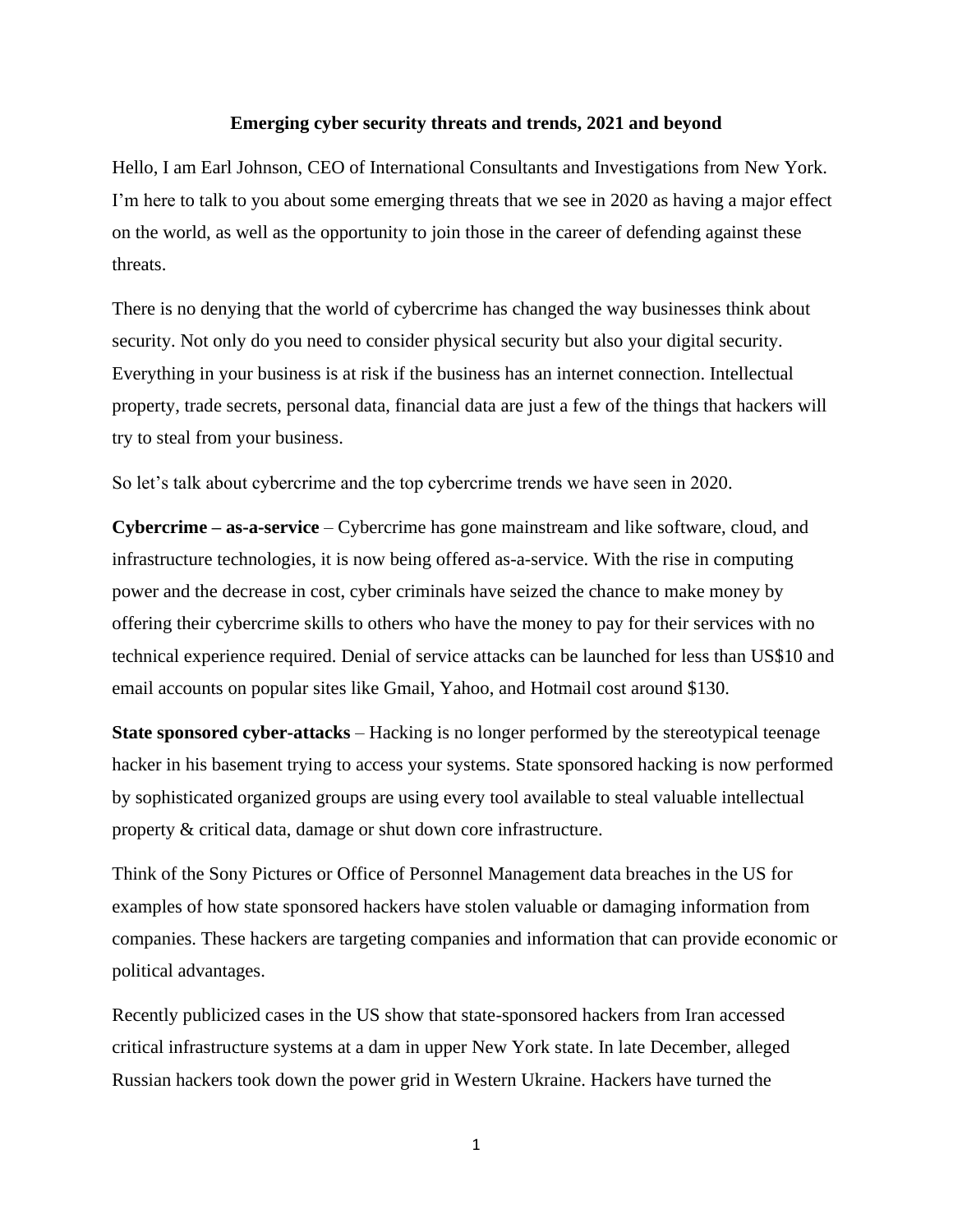fantasies of Die Hard into reality by accessing the core infrastructure of nations with direct penetration attempts. The state sponsored hackers are trying to get control of everything from oil fields, power stations, water stations, and nuclear facilities.

**Hackivism** – One of the emerging cybercrime threats to the world is what is termed "hactivism" or politically motivated hacking to destroy reputation, steal data, or affect critical infrastructure. Hackers such as Anonymous use their skills to forward their own political agenda. This trend began to gain traction during the US elections where people from around the world enlisted hacking as a form of speech. Businesses must have protections in place that can address the threat of hacktivism. From defacing your website to bringing down your network with a denial of service, hacktivism must be defended.

**Ransomware** – Ransomware is becoming a household name. For those of you who aren't aware, ransomware is a computer infection that encrypts the data on your computer and asks for money for the decryption keys. While ransomware is becoming much more of a mainstream cybercrime today, believe it or not, ransomware for computers has existed since 1989 when the first version was mailed out to the participants of a World Health Organization conference on a 5  $\frac{1}{4}$  inch disks and the victims had to mail the ransom to a Post Office Box in Panama.

Ransomware is becoming more and more sophisticated by the day. The use of digital currencies like Bitcoin have replaced the old ways of collecting through mailing a check or using a prepaid credit card. Due to the anonymity of Bitcoin and digital currencies, it has also made tracking down the perpetrators of ransomware more difficult. While Bitcoin does have an indelible ledger of transactions where you can track the flow of the money, there are no names associated with the accounts in the ledger.

The newest versions are stealing your files before locking them. We have seen a large number of attacks that have stolen critical data out of the business, school or hospitals.

Ransomware saw a 165% increase in the amount of ransomware and 2020 is off to a stellar start with the UK reporting that Britons are seeing more than 2000 attacks per day. The makers of Emotet and Trickbot are rumored to have made over \$325 million in ransom since the first version.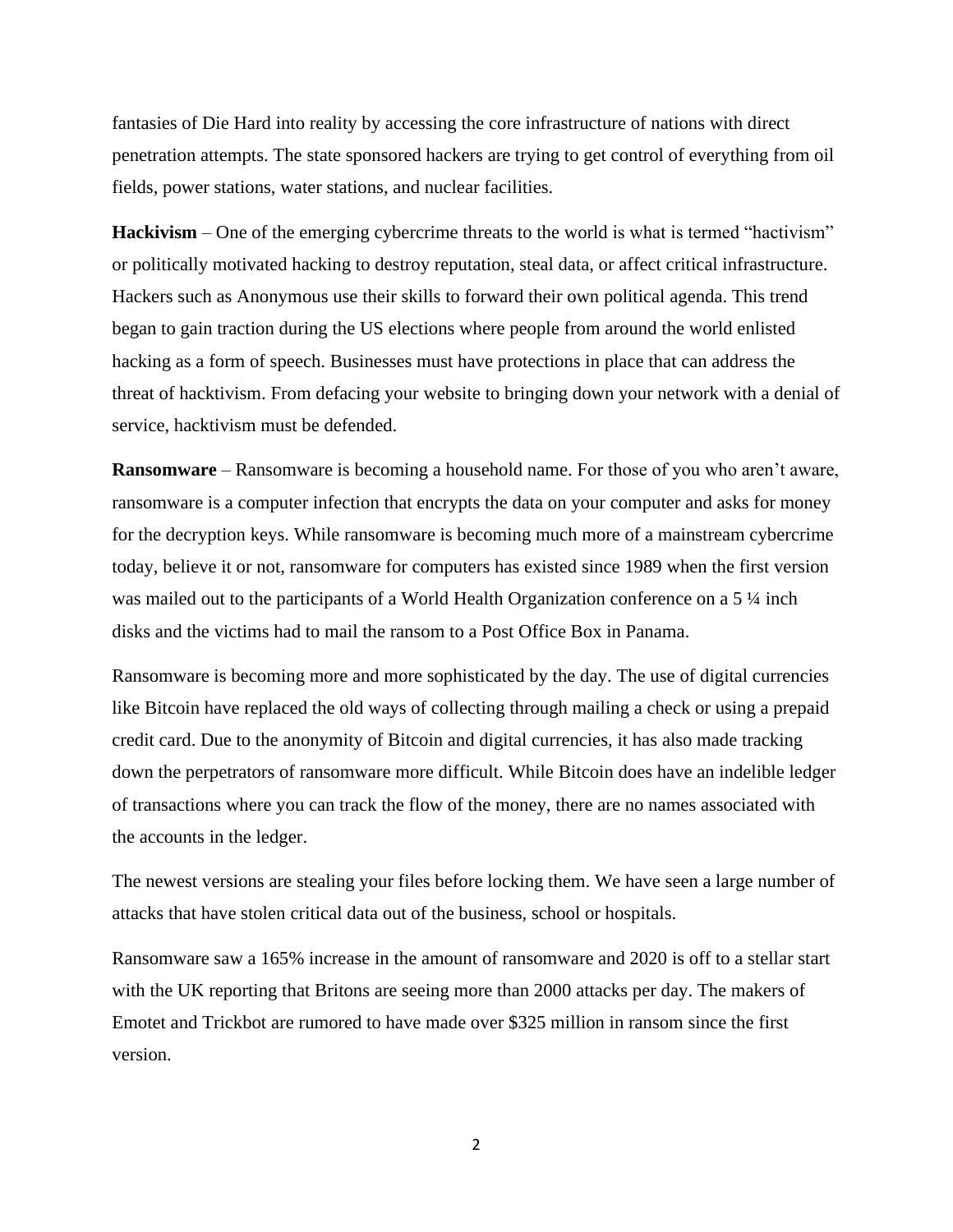**Denial of Service attacks** – With political statements being the main motivator for Distributed Denial of Service (DDoS) attacks, countries like Turkey have seen incidents increase to over 30,000 occurrences each day. While the US has overtaken all other countries as the main target for attackers, cyber criminals have attacked news agencies, companies, and governments around the world in an effort to take their computer systems and websites offline.

The common misconception about DDoS attacks is that it only affects a business with a website but that is simply inaccurate. A DDoS attack aimed at a business can shut down the businesses internet access to the outside world by flooding the connection with too much incoming traffic to the point that nothing goes out. That means that all cloud services will be inaccessible, email will not be delivered,

**Email phishing schemes** – Phishing schemes used to target individuals trying to obtain access to bank accounts or credit cards but it has become a major source of information and money for cyber criminals and the new term "whaling" has been coined for the large attacks. In the US, we have seen emails appearing to come from the company CEO requesting wire transfers from the accounting departments to pay urgent invoices that has resulted in the money disappearing to fake vendors. Or to the Human Resources Department asking for information about employees that has led to leaks of social security numbers and other sensitive employee data. Mattel lost \$3 million in a phishing scheme that appeared to be a legitimate invoice for goods that turned out to be fake. Luckily for Mattel, they were able to recover the funds with the assistance of the Chinese authorities but most companies are not as fortunate.

**Known Vulnerabilities** - Most firewalls require a reboot following patching so most companies schedule quarterly, bi-annual, or annual updates. This leaves enterprises open to attack.

The Panama Papers leak has been attributed publically to outdated, unpatched software running its customer portal and email servers.

With the list of known vulnerabilities growing each day and information about the vulnerabilities public knowledge, cyber criminals are targeting zero-day vulnerabilities which more than doubled from previous years in 2019. HP's 2019 Cyber Risk Report found that 44% of breaches in 2019 came from vulnerabilities that are two to four years old showing that enterprises are not taking updating the hardware and software on a regular basis seriously.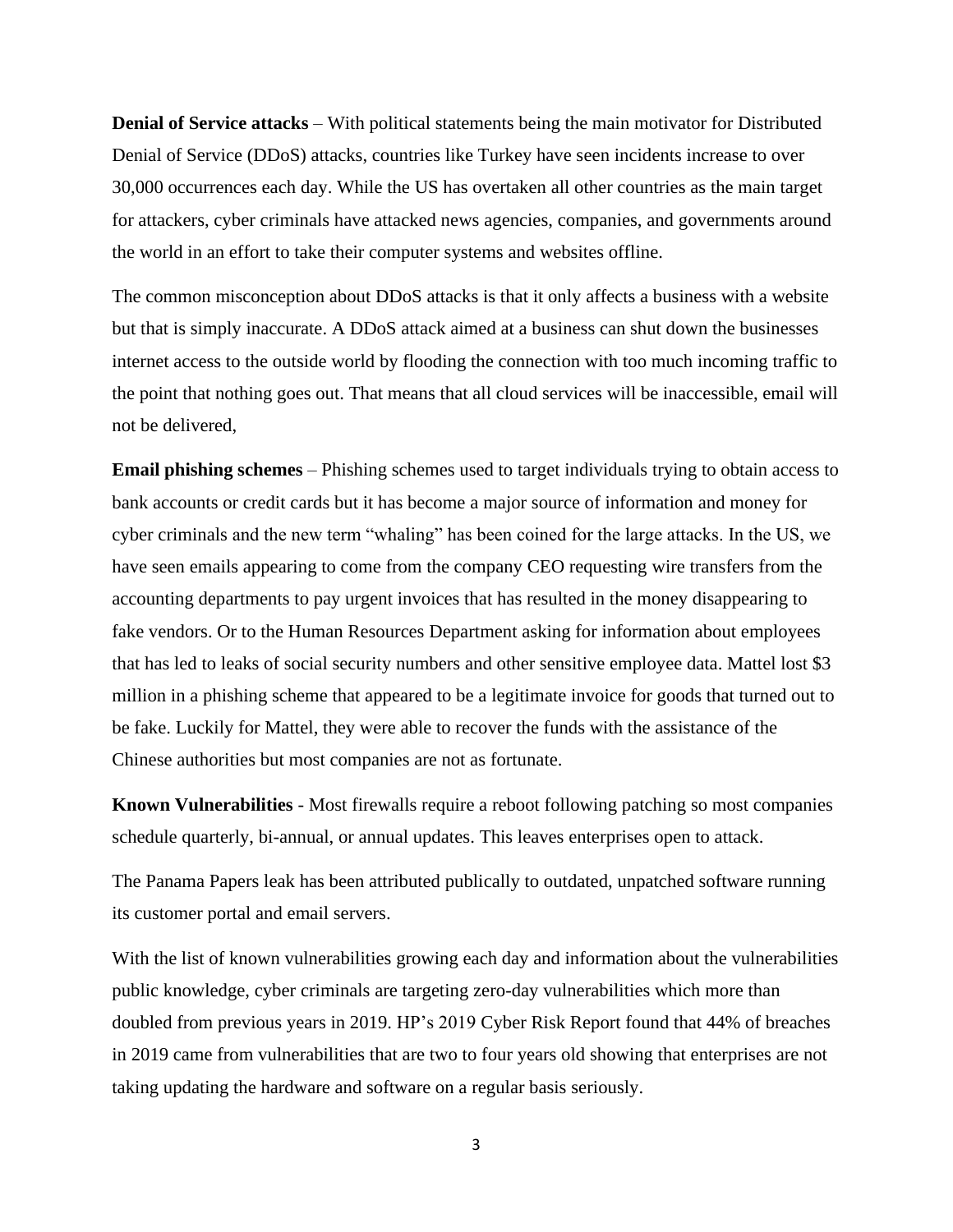**Internet of Things** – The internet of things is exploding. Everything around us is becoming "intelligent" and connected. From the refrigerator that tells us when we need to buy more food, to the connected thermostats and light bulbs in our homes, everything is getting a chip inside. This means that hackers have new ways to get into our homes. There have been many reports of a hacker taking control of a baby monitor and was talking to the child through the internet. Home camera systems allow for hackers to watch our every move. They know when we are home, and when we are not.

One of the major areas of concern for IoT security is with medical devices. There have been numerous recent cases of vulnerabilities with connected medical devices that lacked security to keep hackers from making changes to medication dosages.

With the internet of things, we must begin to have a standard of security before allowing these technologies in our home. We are constantly researching new "IoT" items and looking for the vulnerabilities. We work with manufacturers to plug these security holes.

**Mobile vulnerabilities** – There are now malware and ransomware specifically designed for mobile devices that can lock your device or steal data from it. Hackers are using smart phone vulnerabilities to track people with GPS. We have found many cases where people were surveilled by criminals after having their phone infected. Hackers are also using ransomware to lock your smartphone and ask for money to unlock it. In some cases, this malware allows the criminals to steal valuable banking data from your device which can give them access to your bank account.

With many businesses having Bring Your Own Device (BYOD) policies, enterprises must be aware of the risks of mobile devices being active on business networks. With the lines between business and personal usage of mobile devices being blurred, there is an increase for the business that allows personal devices to be used for business purposes.

**Careers in cyber security** - There is a tremendous shortage of qualified candidates with cyber security skills. There is an estimated 1 million unfilled cyber security jobs across the globe. By 2025, it is expected that there will be over 1.5 million vacancies unfilled.